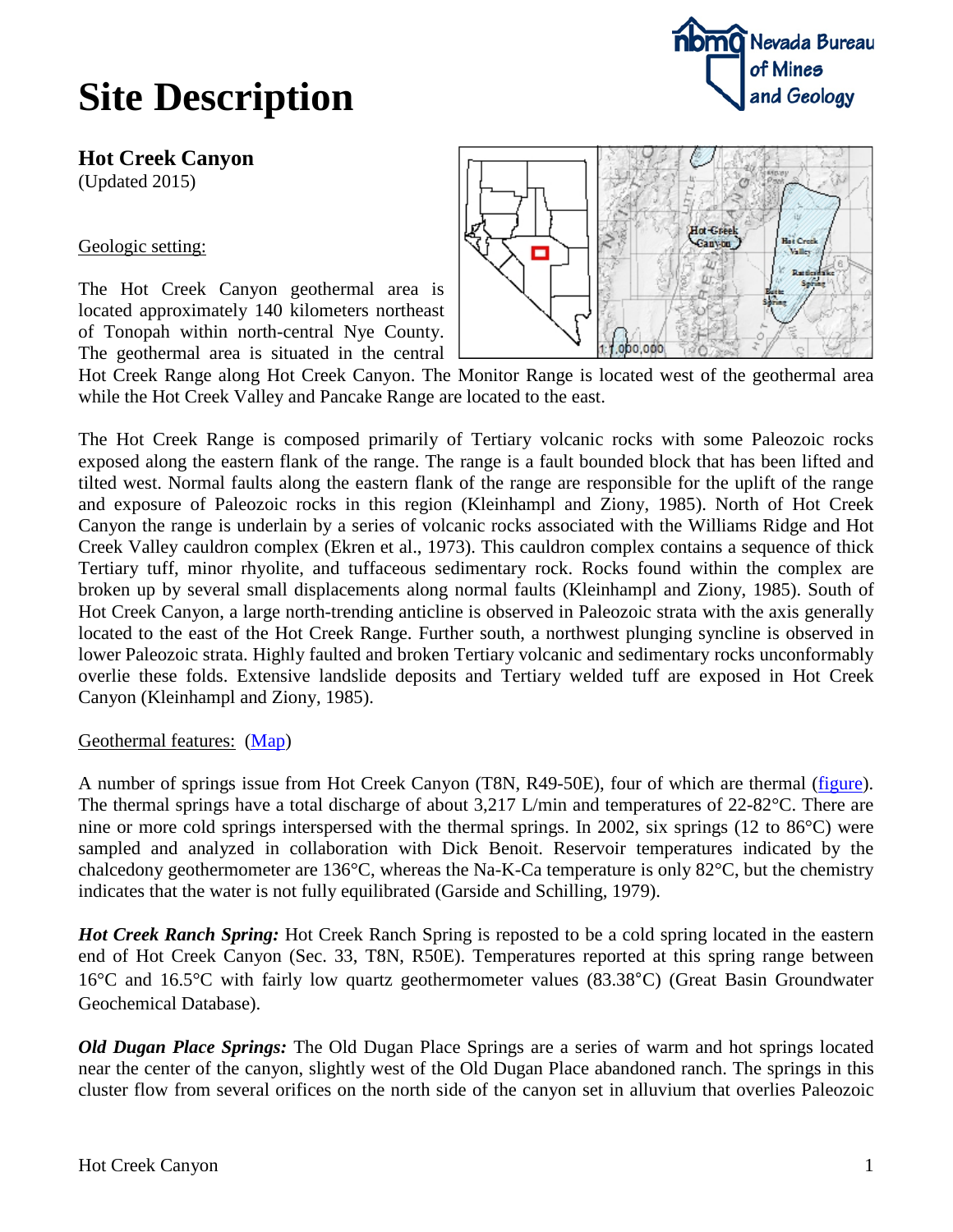# **Site Description**



limestone. In 1967, the USGS built a gauging station that consisted of a 90 V-notch weir and water-stage recorder. Preliminary records from this gauging station indicated a steady flow of about 1,874 L/min, with a temperature of 36°C recorded shortly after installation. This spring, as us common with other hot springs in the area, is believed to originate from a deep, regional groundwater flow system (Garside and Schilling, 1979). A cold spring between this spring and the Old Dugan Place has a flow of 5.7 L/min. and a temperature of 19°C on August 14, 1967 (Fiero, 1986). This cluster of springs was sampled by NBMG in 2009; the flow rate was reported to be large – estimated at hundreds of gallons per minute. The water was sampled from a 6" irrigation pipe that was observed to lead to a large pool that may or may not be natural. During this visit, temperatures were reported to range between 19° and 39°C with low geothermometer values reported. Geothermometer readings for a 36.5°C spring were reported to be 54.67°C (Na-K-Ca), 90.5°C (quartz), and 59.87°C (chacedony) (Great Basin Groundwater Geochemical Database).

*Pat Spring*: Pat Spring (SE¼ NW¼ SE¼ Sec. 21, T8N, R50E) is 0.8 km northeast of Upper Warm Spring and had an estimated flow of 189 L/min. and a temperature of 22°C on March 19, 1967 (Fiero, 1986). Two cold springs are located about 0.8 km downstream from Pat Spring at the Old Page Place. Cress Spring, the westernmost of the two springs, had an observed flow of about 32 L/min at 8°C (April 19, 1967; Fiero, 1986). The eastern spring, Cold Spring, was observed to flow at about the same rate was reported to have a temperature of 6°C (April 19, 1967; Fiero, 1986). This site was sampled in 2005 and was reported to have a temperature between 22.2°C and 23°C with a Na-K-Ca geothermometer of 76.12, a quartz geothermometer of 113.69°C, and a chalcedony geothermometer of 84.71°C (Great Basin Groundwater Geochemical Database).

*Upper Hot Creek Ranch Springs:* The hot spring at the Upper Hot Creek Ranch (NE¼ SE¼ Sec. 33, T8N, R50E) is located in the eastern end of the canyon, about 183 m southwest of the ranch house at Hot Creek Ranch. Several springs emerge from orifices in a thin layer of alluvium which overlies the Cambrian Tybo Shale. The spring is fenced and ditched to take the discharge to Hot Creek and contributes to irrigation and stock needs. Preliminary U.S. Geological Survey gauging records in 1967 indicate a flow of 1,060 L/min at 76°C (Fiero, 1986). A flow of 2888 L/min at 71°C was recorded in 1966 (Everett and Rush, 1966). A spring located about 1.5 km to the east has an estimated flow of 473 L/min at 21°C (Fiero, 1986). Mariner and others report a temperature of 67ºC, and estimate a reservoir temperature of 143ºC using a silica geothermometer, and 36ºC using the Na-K-Ca geothermometer (1983, p. 99, 106). Several of these springs were sampled by the USGS in 2005 and then again by the NBMG in 2009. One of the springs sampled in 2009 was reported to have a temperature of 86°C. This spring was observed to be the hottest flowing pool not at the level of the creek. The sample was taken from a pool about 6" above creek level. There was abundant vegetation growing around the spring with travertine forming around the edges. A few gas bubbles were observed in the pool and a slight sulfur smell was noted. A Na-K-Ca geothermometer value of 81.6°C, a quartz geothermometer of 149.53°C, and a chalcedony geothermometer of 124.4°C were reported for this sample location (Great Basin Groundwater Geochemical Database).

*Upper Warm Spring:* Upper Warm Spring (SE¼ SW¼ SW¼ Sec. 21, T8N, R50E) is the westernmost thermal spring located just north of the road up the canyon. This spring was observed to be an undeveloped spring used mostly by stock. A flow rate of 121 L/min at 34 °C was recorded on March 18, 1967 (Fiero, 1986). This spring is located in Tertiary volcanic rocks which are underlain by Paleozoic